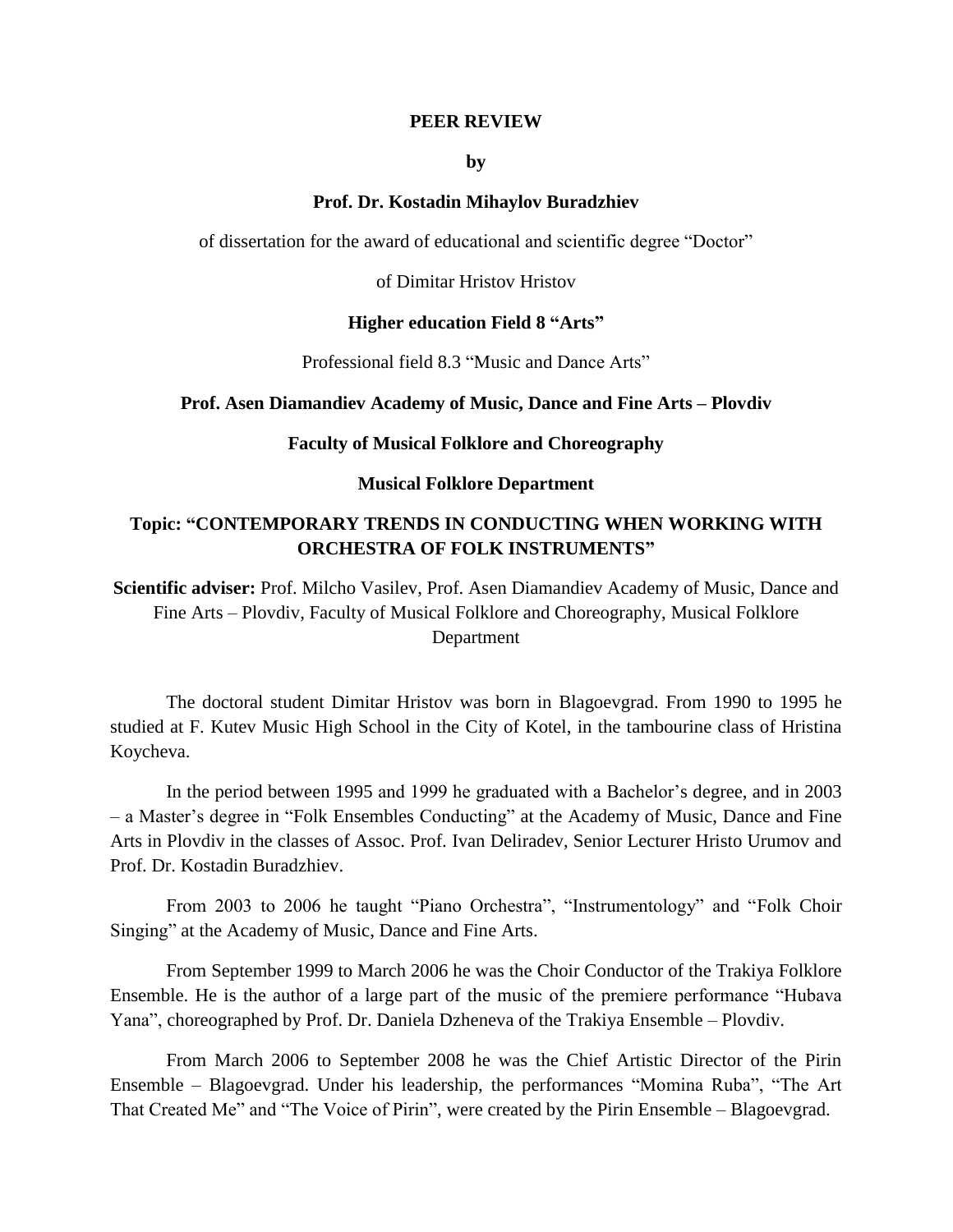Since May 2009 he has been the Chief Conductor of the Trakiya Ensemble – Plovdiv, where he writes many vocal and instrumental works and dance music – "Road through Thrace", "Varti Oro", "Veselba", "Rado Mome", "Two Thracian Songs", and others.

Since October 2011 he has been the Conductor of the Folk Music Orchestra of the Bulgarian National Radio. He also creates and implements the projects: "The Rhythm of the Balkans", "Brala Moma Ruzha Tsvete", "Kopanitsa – Tropanitsa", "On the Path to Perfection", "Taynite na Siromashkoto Piano", "Bulgaria – Faith and Tradition", "Sharena Sol", "Classics of Bulgarian Wedding Music", "The Golden Apple", "Soloists", "Music in Portraits", "The Art of Concertmasters", "Wild Roots", "Secrets of Bulgarian Instruments", "Tales for Young and Old", etc.

In 2014, Dimitar Hristov improved his conducting qualification at M. M. Ippolitov-Ivanov National Music and Pedagogical Institute in Moscow under the direction of Prof. Vladimir Ponkin and Assoc. Prof. Maxim Yevtushenko.

Since January 2009 he has been a Composer at the Nikola Vaptsarov Drama Theater – Blagoevgrad, where he creates music for the performances: "We Won't Pay", directed by Aleksandar Galperin, "I Hear Your Voices", directed by Boyko Bogdanov, "Both Bright and Wrong", directed by Kostadin Bandutov, "The Snow Queen", directed by Prof. Rumen Rachev, and others. He also directs the vocal work of the acting troupe for all performances of the theater.

In 2011 he wrote dance music for the Igor Moiseyev National Ballet of Russia - Macedonian Dance "Oath" and "Serbian Dance", choreographed by Zhivko Ivanov.

Dimitar Hristov writes music for Boyan Russian State Academic Concert Orchestra – Balkan Suite, "Severnyatsi", solo songs for Irina Krutova, Marina Andreeva, Dmitry Trapeznikov, and others.

He has repeatedly conducted the Guslar Russia Concert Orchestra, presenting original music on various prestigious stages in Moscow (House of Music, Belcanto Foundation, etc.)

He is the author of many vocal and instrumental, dance, film and theatrical music for different ensembles – Folk Music Orchestra of the Bulgarian National Radio, Pirin Ensemble – Blagoevgrad, Trakiya Ensemble – Plovdiv, Ivan Valev Northern Ensemble – Pleven, Tundzha Ensemble – Yambol , Miziya Ensemble – Targovishte, Madara Ensemble – Shumen, for the dance groups "Vakali", "Sredets", "Chinari", "Sunny Beach", "Sofia 6", the Ensemble of the Armed Forces, "Zornitsa", "Geratsi", "New Generation", Vanya Moneva Choir, Eva Quartet, "Bulgara", "Diva Reka", and others.

Dimitar Hristov is a prominent performer of the tambourine and has permanently connected his professional career with the folklore of his homeland. As a soloist and tambourine player he has realized dozens of studio and concert performances with various formations.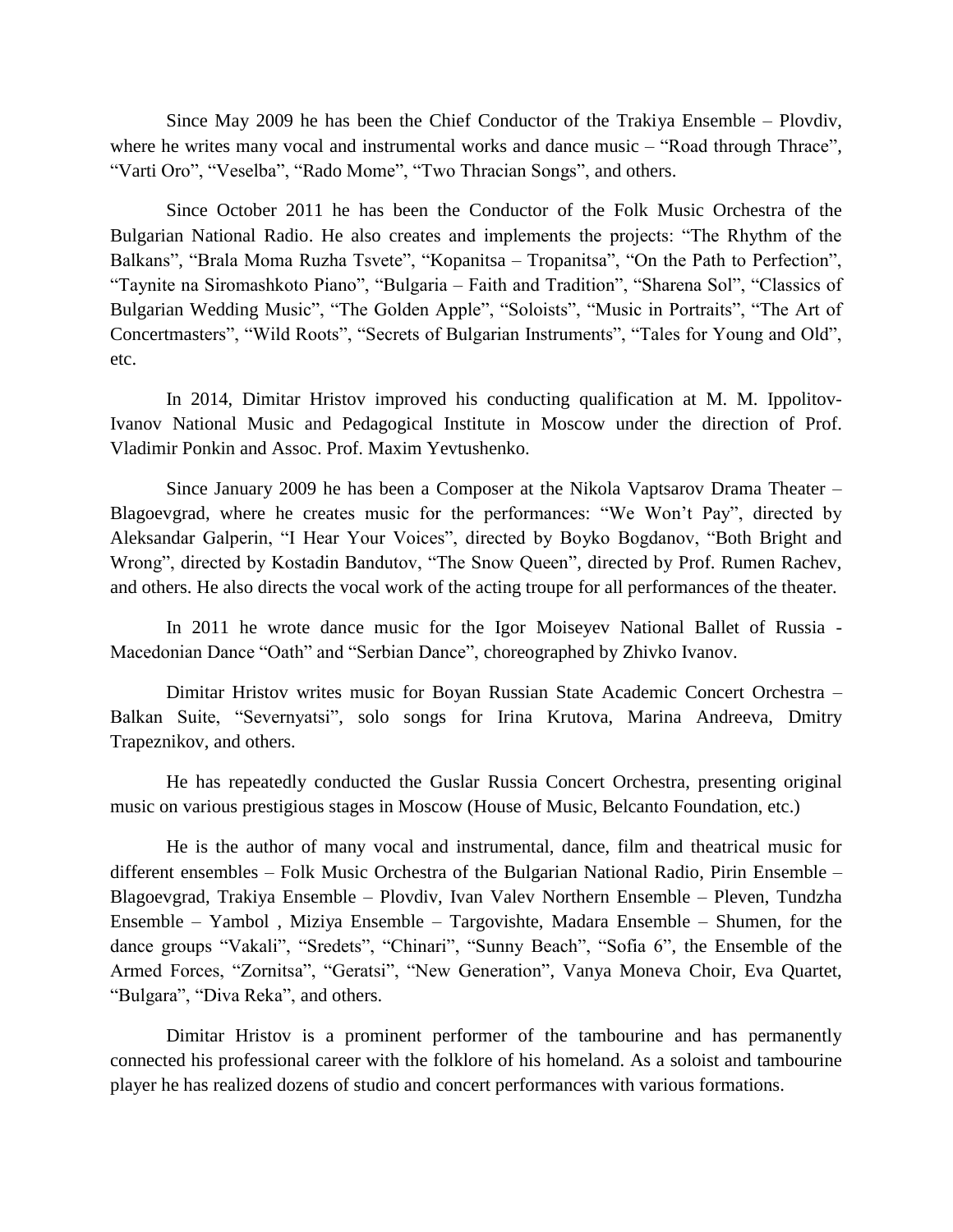I allowed myself to present this impressive conducting and composing work, because it is a serious basis for the writing of this dissertation, exploring the activities of the contemporary conductor of an orchestra of folk instruments. In recent years, no research has been done in this area and the scientific contribution of the work has even greater weight because it was carried out by an active performer and conductor of a folk orchestra.

The dissertation of doctoral student Dimitar Hristov contains an introduction, theoretical review, three chapters, conclusion and bibliography, with a total volume of 96 pages, richly illustrated with concert performances in front of an audience. The used literature covers 87 titles of complete works, articles and reports, directly or indirectly concerning issues in the activity of the contemporary conductor of a folk orchestra.

SUBJECT of the research is the role of the conductor of an orchestra of folk instruments, as a prerequisite for the development of folklore orchestra conducting.

OBJECT of the work are the specific features in the activity of the conductor of an orchestra of folk instruments: recruitment of the orchestra of folk instruments, stages of the development of the folklore and orchestra conducting activity, reference samples of orchestras of folk instruments, significant figures in the development of folklore and orchestra conducting, and differences in the contemporary folklore and orchestra conducting activity, conditioned by the changed appearance of the Bulgarian and world musical reality.

The AIM of the research is the modern tendencies in the work with an orchestra of folk instruments and their realization.

The main methods used for the research are analysis, comparison, synthesis, and interview.

**Chapter One** of the work "The Conductor of an Orchestra of Folk Instruments until the 90s of the XX Century" examines in detail the types of orchestras of folk instruments by size, purpose, and genre. A thorough historical review of the development of folk orchestras up to the beginning of the 90s of the XX century has been made. The creation of the folk orchestras, the initial difficulties in their recruitment, the problems related to the structure of the orchestra, the instruments, etc. are traced chronologically. The activity of a number of conductors who have worked in this period is thoroughly examined – Zlatko Kotsev, Asen Diamandiev, Filip Kutev, Ivan Kavaldzhiev, Aleksandar Kokareshkov, Boris Petrov, Kosta Kolev.

In this chapter of the work Dimitar Hristov describes in detail the activity and contributions of the work of the conductors Boris Petrov, Kosta Kolev, Aleksandar Kokareshkov, and Hristo Urumov.

Here it was possible for Hristov to refer to other names in the genre, which have a significant contribution to its development and in particular to the art of conducting. Of interest is the research view on the creative activity of the conductors working in the folk ensembles, which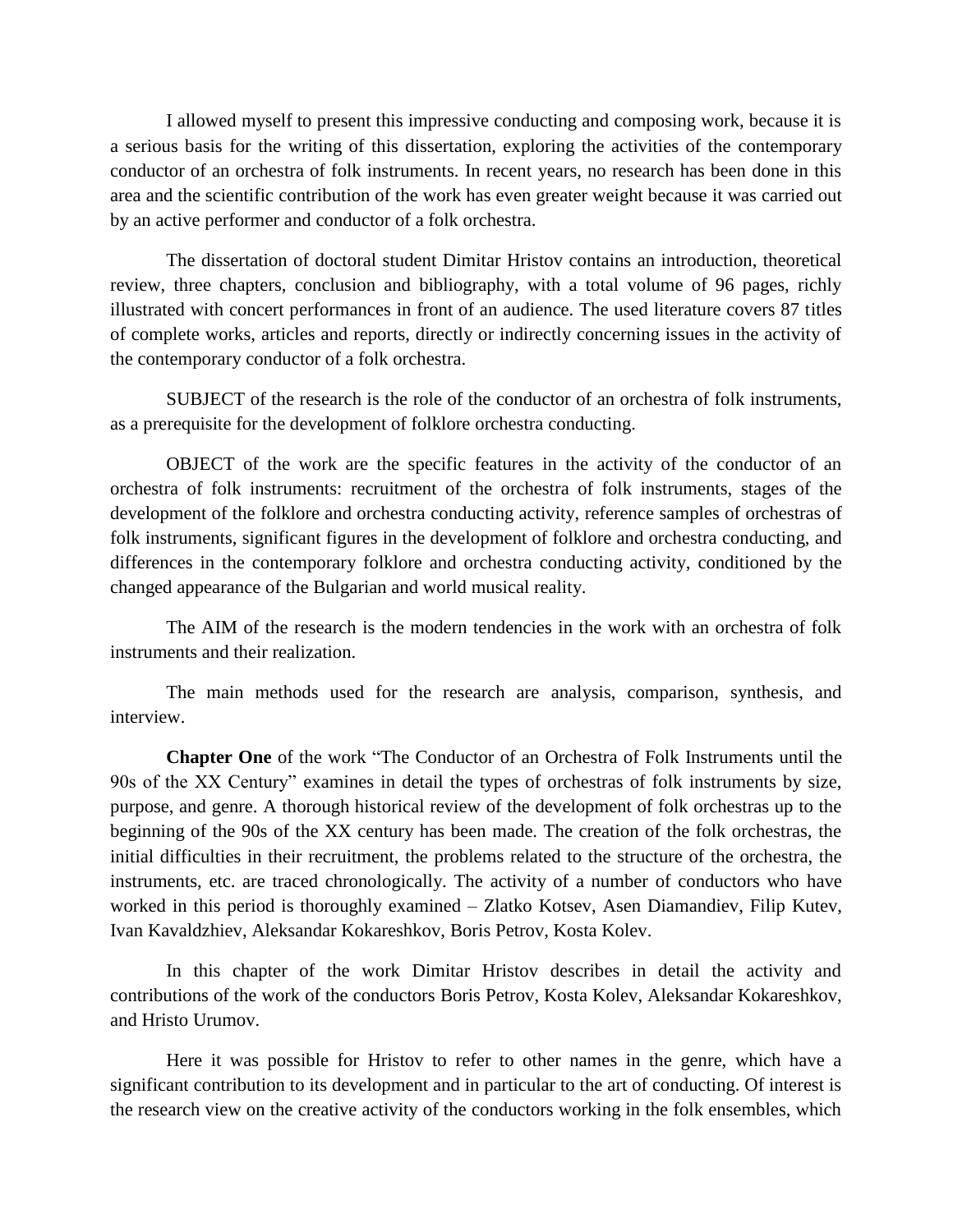Dimitar Hristov defines as "playing", "rehearsal", and "concert", of course, without underestimating their work.

**Chapter Two** of the dissertation "The Contemporary Conductor of an Orchestra of Folk Instruments" traces the development of folk orchestras in the last 30 years, which "have a serious impact on the work of large folk ensembles". A fact is pointed out, which, according to the author, has seriously affected the activities of our folk ensembles. As he writes: "In most ensembles, the era of long-time artistic directors and musicians is coming to an end. Their place is taken by choreographers with different views and needs for the concert program. The dance performances prevail and the music units become accompanists".

In this chapter of the work the author considers the creative activity of several bright, as he defines them, representatives of contemporary conducting art – Milcho Vasilev, Hristofor Radanov, Georgi Andreev, and Vladimir Vladimirov. Their work with the orchestral apparatus, manual technique, approach, and work with the folklore material are accurately and clearly described. The author summarizes, "that Milcho Vassilev is the conductor with the most valuable pedagogical role, aimed at the growth of the young musicians and conductors of folk music orchestras in Bulgaria", "that Hristofor Radanov has a valuable contribution to the preservation and development of the Folk Music Orchestra of the Bulgarian National Radio, as its longestserving conductor in the period from 1991 until 2011", "that Georgi Andreev has a bright compositional work, which he skillfully conveys with a deep emotional charge in his conducting activity", and "that Vladimir Vladimirov is the best student of Milcho Vasilev, continuing his work with precision and attention to detail".

Definitely, among the names of contemporary conducting art should be the name of the author of this dissertation. Dimitar Hristov's bright creative path was marked by brilliant successes on the concert podium. Not only the concerts presented for this dissertation, but all his conducting activities with various formations and with the orchestra of the Bulgarian National Radio in Bulgaria and abroad are clear proof of this. His in-depth theoretical and practical knowledge gained in his training at Prof. Asen Diamandiev Academy of Music, Dance and Fine Arts – Plovdiv and the qualification at M. M. Ippolitov-Ivanov National Music and Pedagogical Institute in Moscow are an excellent basis on which Dimitar Hristov develops his art.

Perhaps the most important part of this chapter, and of all the work of Dimitar Hristov, are the contemporary trends in conducting – the conductor as a manager, composer-arranger, pedagogue, mediator, and director, and as a generalized image. I completely agree with the conclusions made for each of the activities of the contemporary conductor and with the fact that today the conductor must be "a multifunctional figure, performing various professional and public roles".

**Chapter Three** of the work deals in detail with an important part of the activity of each creative apparatus – the sound recording activity – the trace that the conductor and his staff leave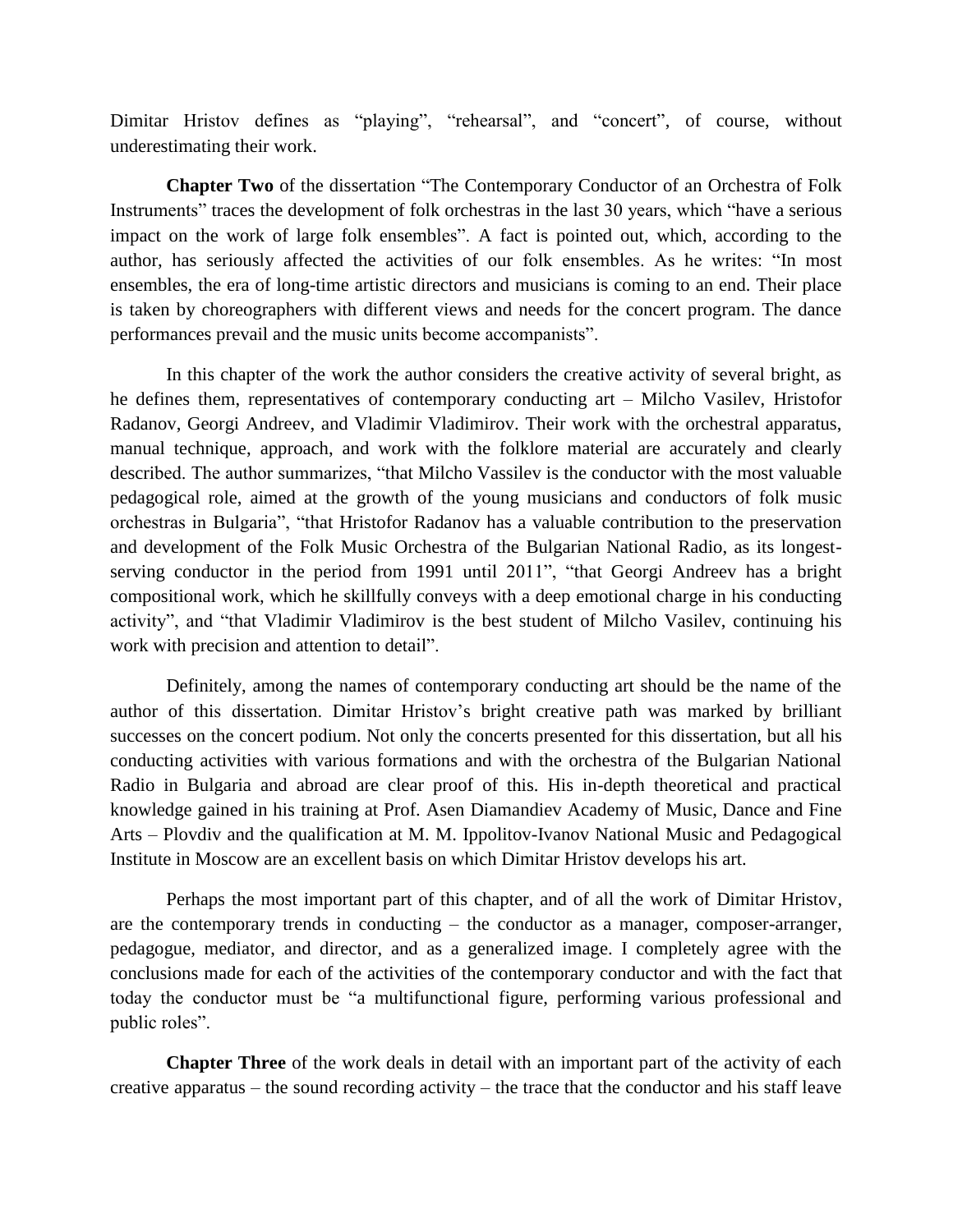for generations. Recording activity is a specific activity that "for a large part of the conductors and orchestrators is very intense and requiring extreme concentration".

Dimitar Hristov examines in great detail each stage of the recording activity of the orchestra of folk instruments – the preparation of each work, characteristic score problems (by individual instruments and parts in the orchestra), specifics of recording soloists-singers, soloist instrumentalists, vocalists, formations and choirs, and problems in recording soundless songs. This part of the work, as the author writes, "is the result of many years of personal experience in various creative recording and concert situations as an instrumentalist and conductor".

I completely agree with the summaries and conclusions made about each stage in the implementation of sound recording with an orchestra, as well as sound recording of the orchestra as an accompanying device.

I fully support the presented contribution moments in the dissertation work of Dimitar Hristov.

## **CONCLUSION**

The dissertation of Dimitar Hristov Hristov on the topic: **"CONTEMPORARY TRENDS IN CONDUCTING WHEN WORKING WITH ORCHESTRA OF FOLK INSTRUMENTS",** contains scientific and applied results, which represent the development of science and fully meet the requirements of the Act for the Development of the Academic Staff in the Republic of Bulgaria, the Regulations for its implementation, and the respective Regulations of Prof. Asen Diamandiev Academy of Music, Dance and Fine Arts – Plovdiv.

The abstract of the dissertation has a total volume of 43 pages and reflects it quite accurately. The same has been made according to all requirements and reflects the main results achieved in the dissertation. I recommend the dissertation to be published and used by all lecturers and students of conducting specialties.

The dissertation shows that doctoral student Dimitar Hristov has in-depth theoretical knowledge and professional skills in the scientific specialty "Musicology and Music Art" by demonstrating qualities and skills for independent research.

Due to the above, I confidently give my positive assessment of the research presented by the above-reviewed dissertation, abstract, results, and contributions, and I *propose to the esteemed scientific jury to award the educational and scientific degree "Doctor"* to Dimitar Hristov Hristov, Higher education field 8 "Arts", Professional field 8.3 "Music and Dance Arts", doctoral program "Musicology and Music Art".